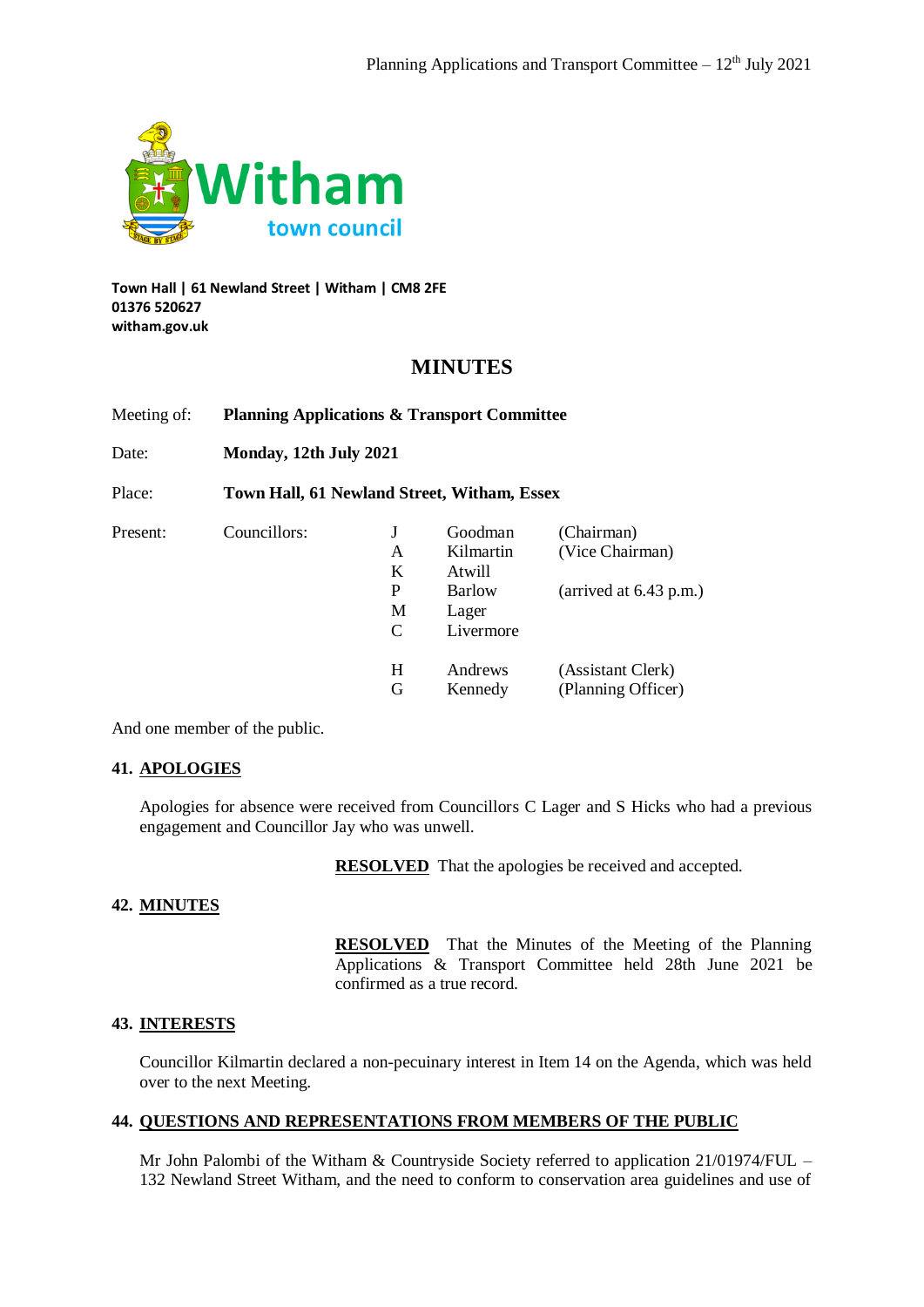materials. He also spoke about the Gimsons application and that there had been a holding objection in relation to flooding issues. He added that there had been no decision notice issued.

The Chairman thanked Mr Palombi for his comments.

#### **45. CLERK'S REPORT**

The Planning Officer explained that the Town Council had been asked to suggest five street names for the Gimsons' development. It was agreed that Members should give the matter some thought and a decision taken at the next Meeting.

It was also agreed that the A12 widening scheme would be considered at the next Planning Applications and Transport Committee Meeting on 27th July 2021.

**RESOLVED** That the information be received and noted.

Councillor Barlow arrived at the Meeting.

#### **46. PART 1 APPLICATIONS**

| 21/01841/HH        | 58 Glebe Road, Witham<br>Erection of single storey front porch                                                     |
|--------------------|--------------------------------------------------------------------------------------------------------------------|
|                    | <b>NO OBJECTION</b>                                                                                                |
| 21/01870/HH        | <b>5 Templars Close, Witham</b><br>Single storey rear extension                                                    |
|                    | <b>NO OBJECTION</b>                                                                                                |
| <u>21/01898/HH</u> | 8 Town End Field, Witham<br>Erection of first floor rear extension                                                 |
|                    | <b>NO OBJECTION</b>                                                                                                |
| 21/01954/HH        | 90A Maldon Road, Witham<br>Erection of single storey rear and two storey side extension                            |
|                    | <b>NO OBJECTION</b>                                                                                                |
| 21/01846/HH        | <b>44 Cressing Road, Witham</b><br>Single storey rear extension                                                    |
|                    | <b>NO OBJECTION</b>                                                                                                |
| 21/01271/FUL       | <b>Olivers Farm House, Maldon Road, Witham</b><br>Erection of single-storey unit to be used for storage (Class B8) |
|                    | <b>NO OBJECTION</b>                                                                                                |
| 21/01728/HH        | 20 Fleming Way, Witham<br>Erection of single storey log cabin                                                      |

## **NO OBJECTION**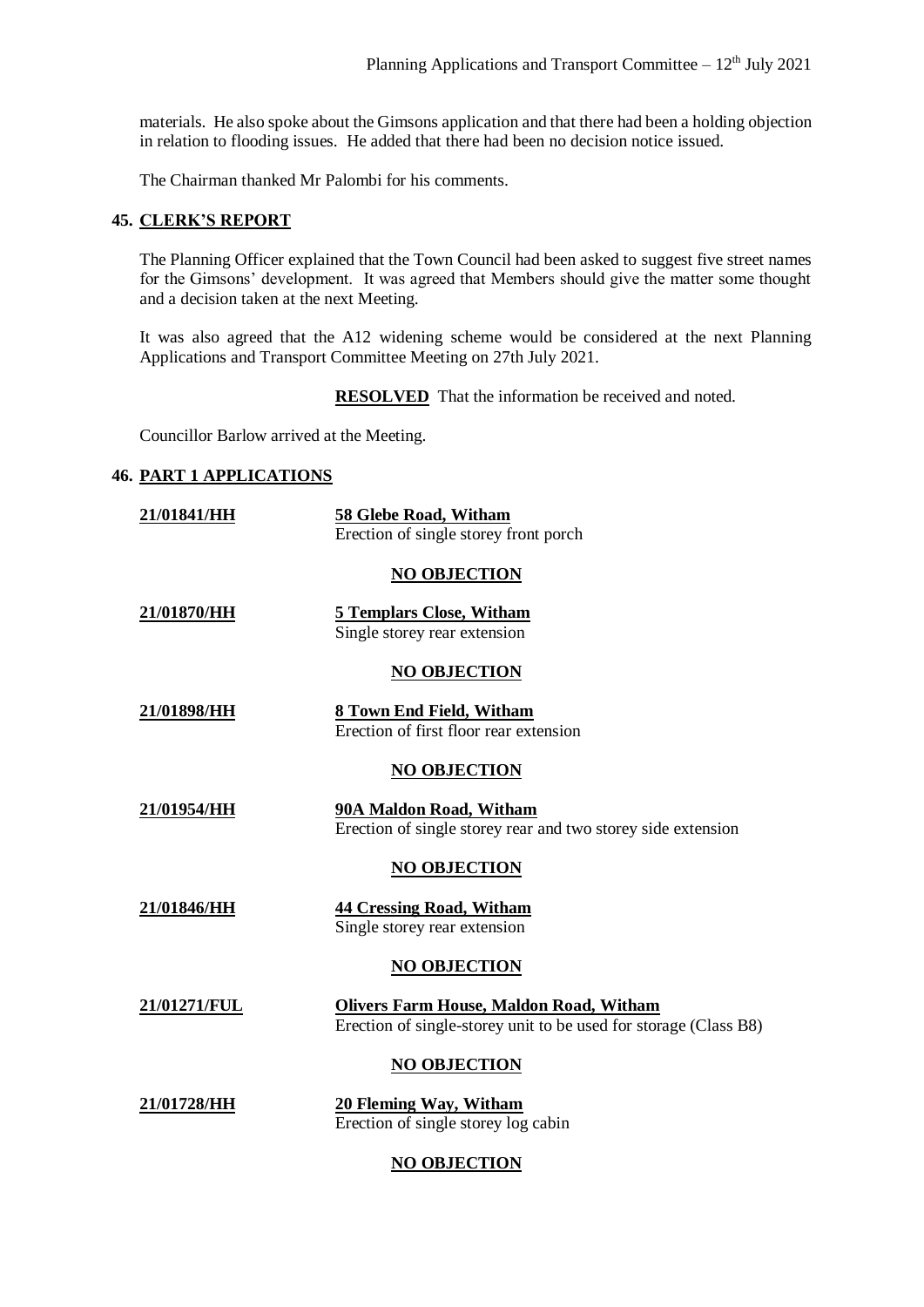**21/01873/FUL The Old School House, 41 Maldon Road, Witham** Demolition of existing single storey store room and rebuild on a like for like basis

# **NO OBJECTION**

#### **47. PART 2 APPLICATIONS**

**21/01984/FUL Units 1 – 5 Waterside Business Park, Eastways, Witham** Change of Use from Use Class E (Commercial, Business and Service) and B8 (Storage or distribution), to allow a flexible use under Use Classes E (Commercial, Business and Service), B2 (General Industrial) or B8 (Storage or distribution)

#### **RECOMMEND APPROVAL**

**21/01932/FUL 66B Newland Street, Witham** Change of Use from Funeral Directors (Class E) to a Skin Clinic (Sui Generis) with associated internal alterations

#### **NO OBJECTION**

**21/001933/LBC 66B Newland Street, Witham** Change of Use from Funeral Directors (Class E) to a Skin Clinic (Sui Generis) with association internal alterations

> **NO OBJECTION** subject to the advice of the Listed Buildings Officer

# **21/01974/FUL 132 Newland Street, Witham** Change of use from auction house (Sui Generis) to 1 x 1 bed residential apartment (C3)

Members considered that the materials were inappropriate in a Conservation Area although they had no objection to the change of use to an apartment.

> **RECOMMEND REFUSAL** on the grounds of materials being inappropriate in a Conservation Area.

## **48. REVISED PLANS**

# **21/01815/HH 9 Duncombe Close, Witham,**

Single storey rear extension

Members considered this application at the last Meeting on 28th June 2021 when it was recommended for refusal on the grounds that the garden size would be reduced to approximately half the required space as recommened by the Essex Design Guide and contrary to RLP17.

Members were informed that a revision had been made to the plans and the depth of the extension had now been reduced to 2.4m and the utility room to 3.4m. Members agreed on balance to accept this revision.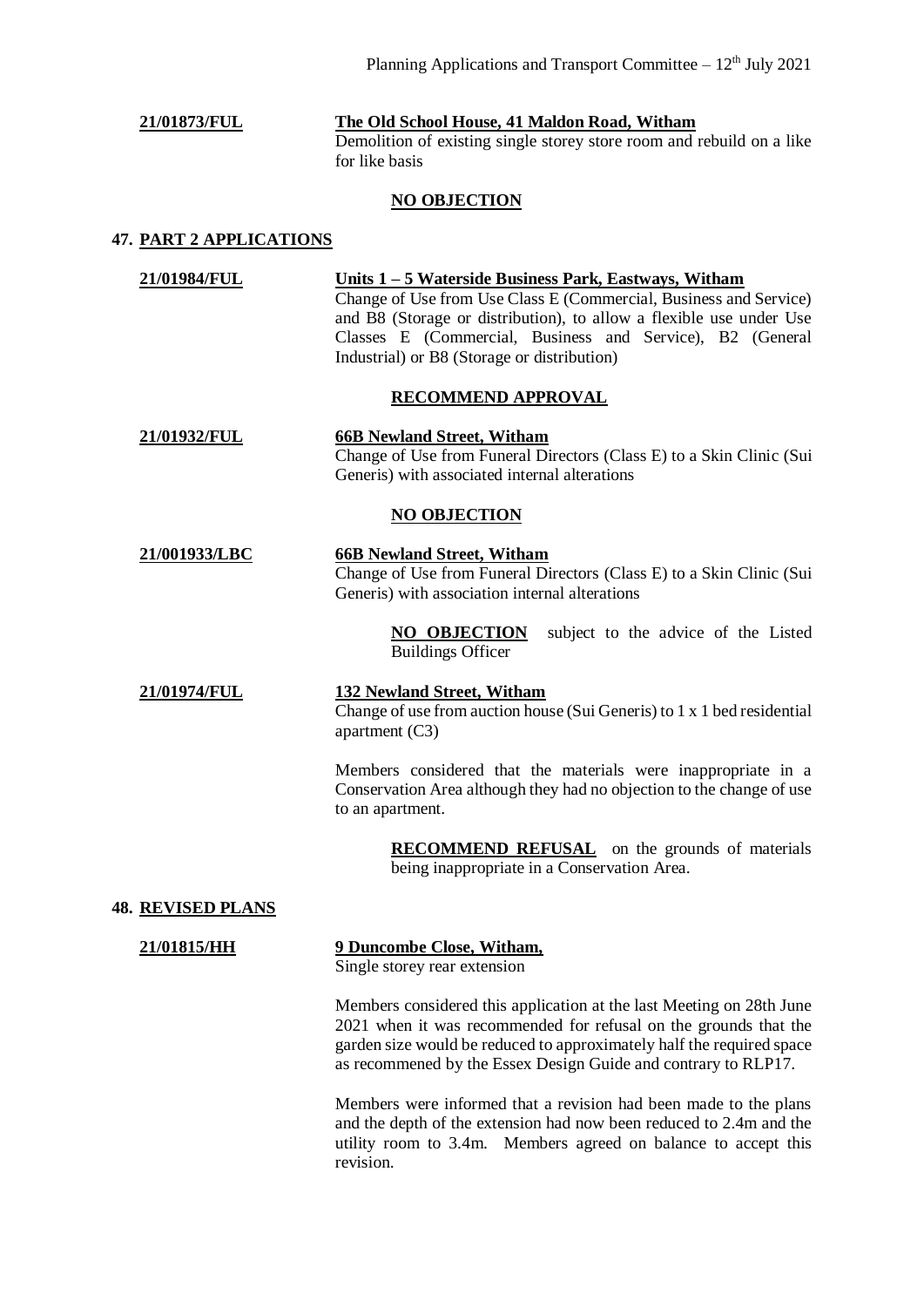# **NO OBJECTION** to the revised plan.

#### **49. DECISIONS**

Decisions on planning applications pertaining to Witham were received.

Members noted that application 21/00318/FUL – Land rear of 59 Bridge Street, Witham, had been permitted by Braintree District Council. Members asked that the District Council's Planning Officer's report be checked to ascertain why this had been allowed when the access is inadequate. It was also noted that the Town Council had not been informed when the application was to be discussed by the District Council's Planning Committee so that representations could be made.

**RESOLVED** That the decisions be received and noted.

# **50. CHANGES TO USE CLASSES FROM 1ST SEPTEMBER 2020**

The updated Changes to Use Classes were received.

Members wondered whether the changes to Class E(d) – Indoor sport, recreation or fitness, would be reflected in the Local Plan so that Dance Studios would be allowed in Employment Areas.

> **RESOLVED** That the changes be received and enquiries made of the District Council in relation to Class E(d) so that dance studios would be allowed in Employment Areas under the emerging Local Plan.

#### **51. GIMSONS' REVIEW GROUP**

Members were asked to nominate Members to the Gimsons' Review Group and to consider cooptions.

Members stressed the importance of ensuring that all the planning conditions are strictly adhered to in relation to building on the Gimsons' site.

It was noted that apparently the building of the compound for the construction vehicles had already commenced and it should be checked if this was allowed at this time.

> **RESOLVED** That the following be nominated to serve on the Gimsons' Review Group –

| Councillors: | K. | Atwill  |
|--------------|----|---------|
|              | р  | Barlow  |
|              | H  | Goodman |
|              | S  | Hicks   |
|              | M  | Lager   |

And to co-opt:

| Ð       | Chignall |
|---------|----------|
| P       | Gould    |
| $\cdot$ | Palombi  |

And to arrange an early meeting.